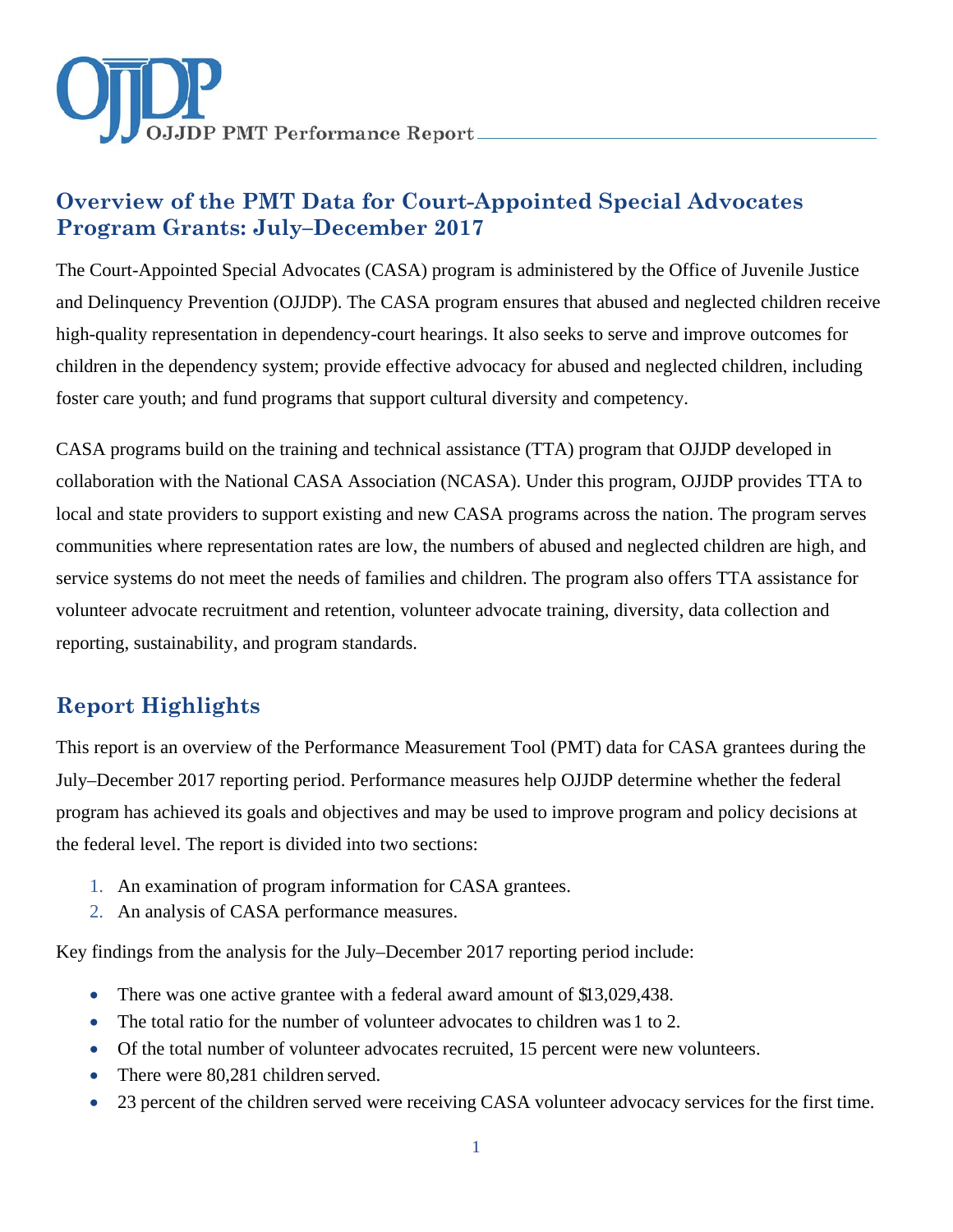• Among the total number of CASA-served youth who left foster care, 65 percent exited CASA programs to reunification, adoption, or legal guardianship.

# **1. Examination of Program Information**

## *1.1 Reporting Compliance*

Grantees are required to report semiannually for each active federal award. Table 1, below, presents the reporting compliance rate of active federal awards. During the July–December 2017 reporting period, the CASA grantee completed the PMT reporting requirement.

**Table 1. Status of CASA Program Reporting by Reporting Period: July–December 2017**

|                              | <b>Status</b>      |             |                 |       |                |
|------------------------------|--------------------|-------------|-----------------|-------|----------------|
| <b>Data Reporting Period</b> | <b>Not Started</b> | In Progress | <b>Complete</b> | Total | <b>Percent</b> |
| July-December 2017           |                    |             |                 |       | 100%           |

## *1.2 Subgrants*

The number of operational subgrants has varied across all reporting periods (figure 1). During the January–June 2015 reporting period, there were no operational subgrants. Therefore, that reporting period has been excluded from the analysis of program measures in the second part of this report. During the July–December 2017 reporting period, there was one operational subgrant, which reported aggregated data for multiple local CASA programs.



**Figure 1. Total Subgrants Versus Number of Operational Subgrants by Reporting Period:**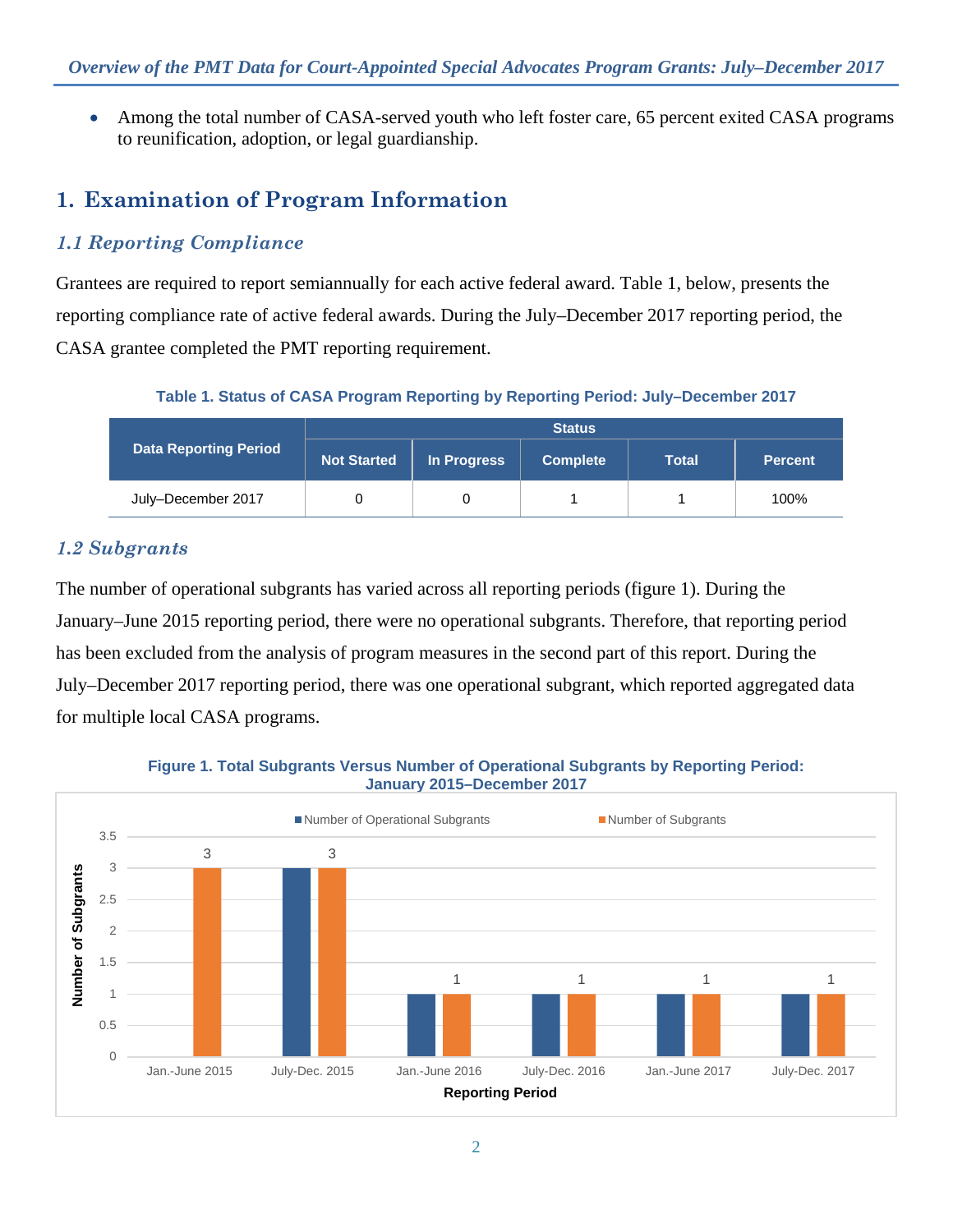## *1.3 Diversity Matrix*

Table 2 presents demographics of volunteer advocates and children. The table's diversity matrix allows NCASA's subrecipients to show the number of volunteer advocates to children by race, ethnicity, or cultural group, as well as the ratio of volunteers to children. These data are collected from activities from multiple local CASA programs.<sup>[1](#page-2-0)</sup> During the July–December 2017 reporting period, the total ratio for Caucasian/Non-Latino was 1 to 1 while the ratio for African Americans was 1 to 5; 1 to 8 for Native Americans; and 1 to 12 for Multiracial, suggesting the need for a larger number of volunteer advocates for these groups. Since the previous reporting period, the volunteer to children ratio for Hispanic/Latinos improved from 1 to 4 during the January–June 2017 reporting period to 1 to 2 for the current reporting period, and Asian/Pacific Islanders continued to have a surplus of volunteer advocates.<sup>[2](#page-2-1)</sup> The total ratio for number of advocates to number of children was 1 to 2.

| Race/Ethnicity/<br><b>Cultural Group</b> | <b>Number of</b><br>Volunteer Advocates <sup>3</sup> | <b>Number of</b><br><b>Children</b> | <b>Ratio</b><br><b>Volunteers: Children</b> |
|------------------------------------------|------------------------------------------------------|-------------------------------------|---------------------------------------------|
| African American                         | 3,620                                                | 18,682                              | 1:5                                         |
| Asian/Pacific Islander                   | 686                                                  | 292                                 | 2:1                                         |
| Caucasian/Non-Latino                     | 28,654                                               | 36,130                              | 1:1                                         |
| Hispanic/Latino                          | 3,425                                                | 7,034                               | 1:2                                         |
| Multiracial <sup>4</sup>                 | 457                                                  | 5,372                               | 1:12                                        |
| Native American                          | 145                                                  | 1,103                               | 1:8                                         |
| Other <sup>5</sup>                       | $\mathbf 0$                                          | $\mathbf 0$                         | 0:0                                         |
| Do not know                              | 965                                                  | 11,668                              | 1:12                                        |
| <b>Total</b>                             | 37,952                                               | 80,281                              | 1:2                                         |

#### **Table 2. Diversity Matrix: July–December 2017**

 $\overline{a}$ 

<span id="page-2-0"></span><sup>&</sup>lt;sup>1</sup> The CASA subgrantee reported aggregated data for multiple local CASA programs.

<span id="page-2-1"></span><sup>2</sup> Reference [January–June 2017 CASA Performance Report](https://ojjdppmt.ojp.gov/help/OJJDP%20RE_DataMemo_CASA_Final_2017_508.pdf) Table 2. Diversity Matrix

<span id="page-2-2"></span><sup>3</sup> Adults may be self-identified.

<span id="page-2-3"></span><sup>4</sup> Multiracial is selected if a person identifies in more than one group.

<span id="page-2-4"></span><sup>5</sup> Count of people who identified in all other racial, ethnic, or cultural groups.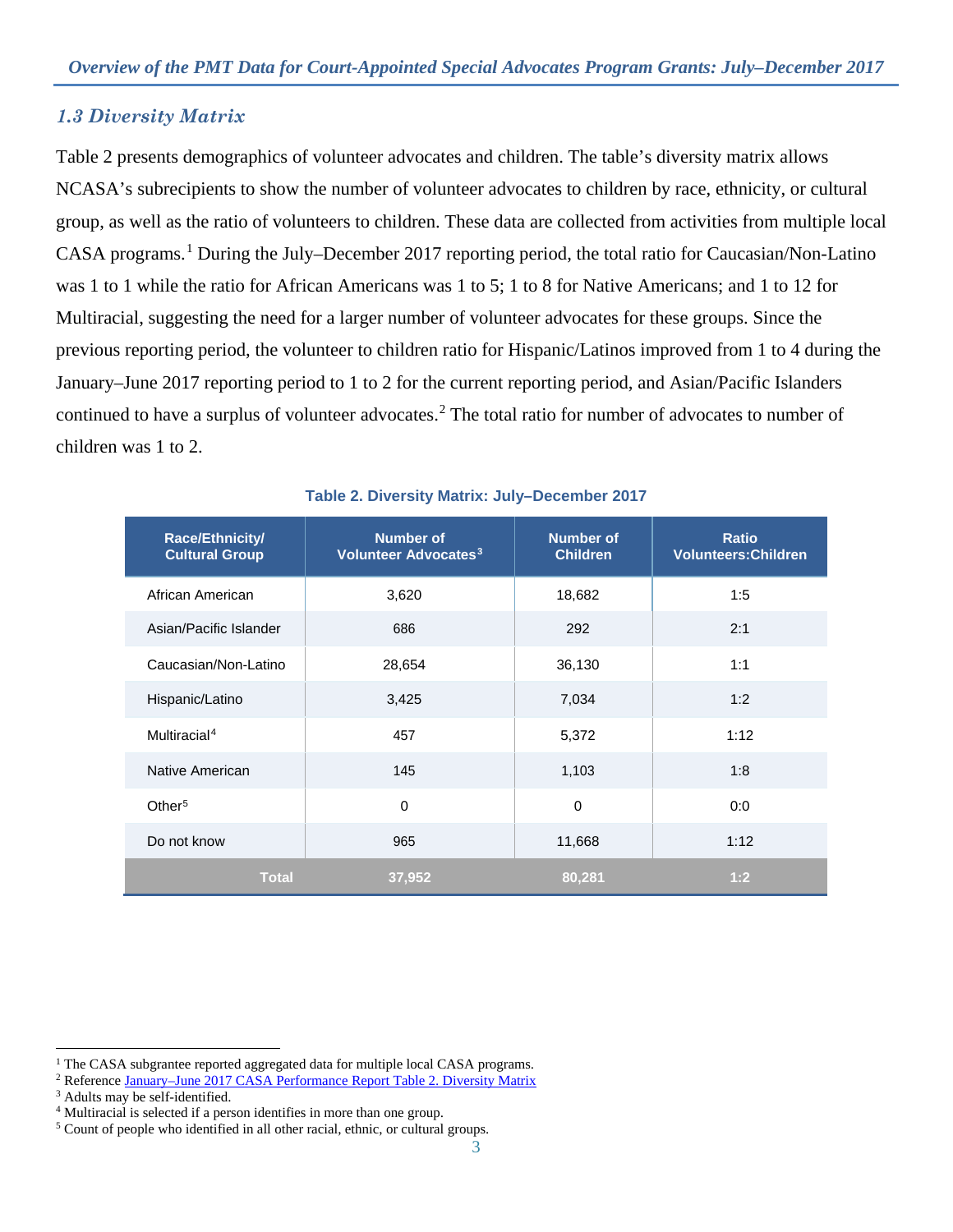## *1.4 Federal Award Amount*

Figure 2 shows the total federal award amount across the past six reporting periods. There was only one grant recipient, so the federal award amount has remained the same over the past five reporting periods. During the July–December 2017 reporting period, the federal award amount was \$13,029,438.[6](#page-3-0)





# **2. Analysis of Performance Measures**

## *2.1 Youth Served*

 $\ddot{ }$ 

During this reporting period, 80,281 children were served by the CASA grant program. The program also tracked the number of new children who started receiving CASA volunteer advocacy services. As shown in table 3, below, of the total number of children served, 23 percent (*n=*18,496) were receiving CASA volunteer advocacy services for the first time, indicating a decrease of two percent compared to the previous reporting period.[7](#page-3-1)

#### **Table 3. Total Number of Children Served: July–December 2017**

| <b>Performance Measure</b>                              | <b>Number</b> |
|---------------------------------------------------------|---------------|
| Total number of children who started receiving services | 18,496        |
| Total number of children served                         | 80.281        |
| Percentage of children who started receiving services   | 23%           |

<span id="page-3-1"></span><span id="page-3-0"></span><sup>6</sup> Funding amounts represent the total funding for the life of the award and does not represent actual grantee spending during the reporting period. <sup>7</sup> Reference [January–June 2017 CASA Performance Report](https://ojjdppmt.ojp.gov/help/OJJDP%20RE_DataMemo_CASA_Final_2017_508.pdf) Table 3. Total Number of Children Served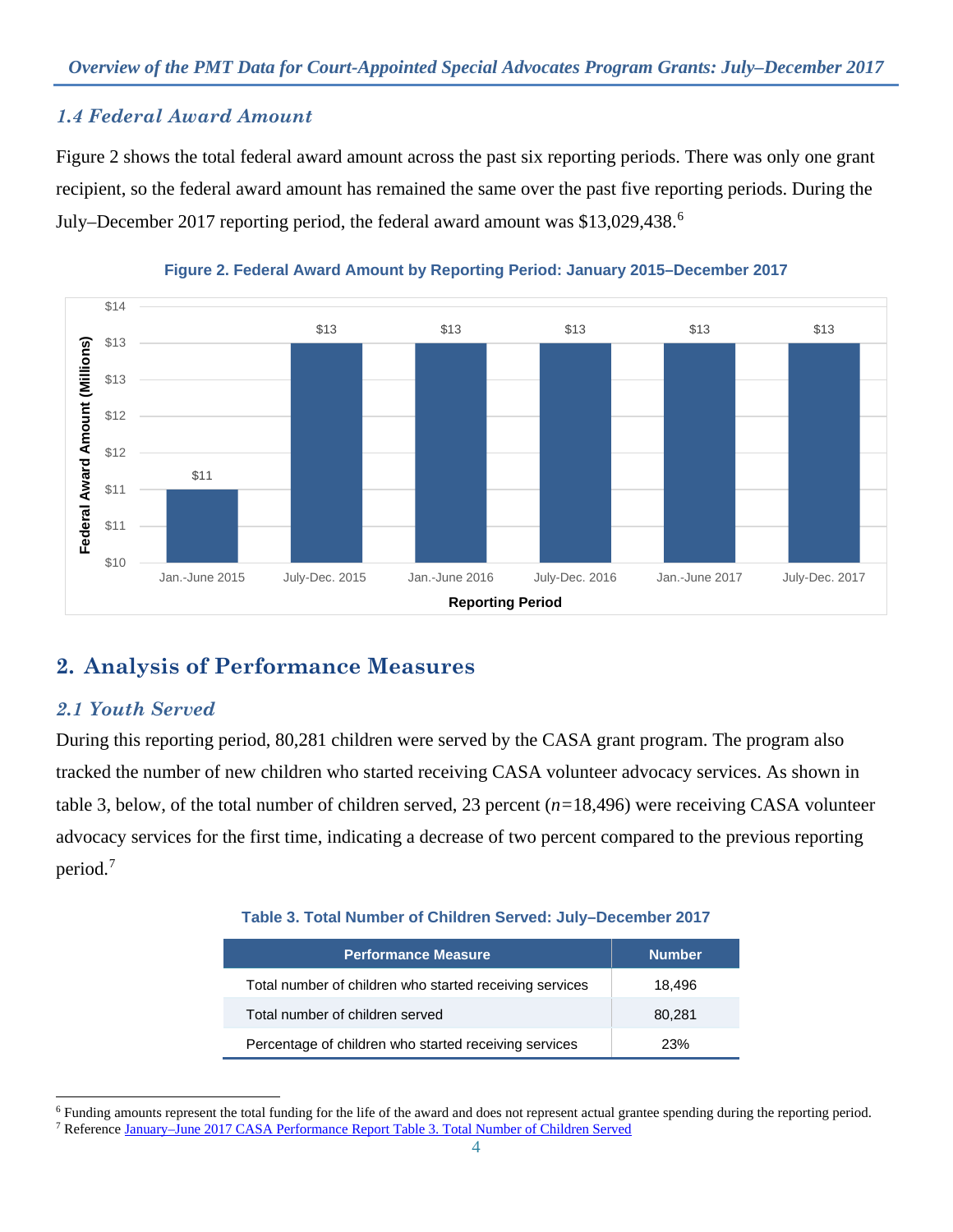Figure 3 presents data for the number of children served and the number of children who started receiving services per reporting period since July 2015. The number of children served has steadily increased since the July–December 2015 reporting period. During the reporting period, there was an eight percent increase in total number of children served when compared to the previous reporting period.



#### **Figure 3. Number of Children Served by Reporting Period: July 2015–December 2017**

## *2.2 Volunteer Advocates*

Table 4 presents the number of new and existing volunteer advocates recruited and available to serve children for the current reporting period. Among the total number of volunteer advocates recruited and available to serve, 15 percent ( $n = 5,534$ ) were new volunteers (table 4).

#### **Table 4. Total Number of New Volunteer Advocates: July–December 2017**

| <b>Performance Measure</b>                                                              | <b>Number</b> |
|-----------------------------------------------------------------------------------------|---------------|
| Total number of new volunteer advocates available to serve children                     | 5,534         |
| Total number of volunteer advocates recruited and available to serve (new and existing) | 37.952        |
| Percentage of new volunteer advocates                                                   | 15%           |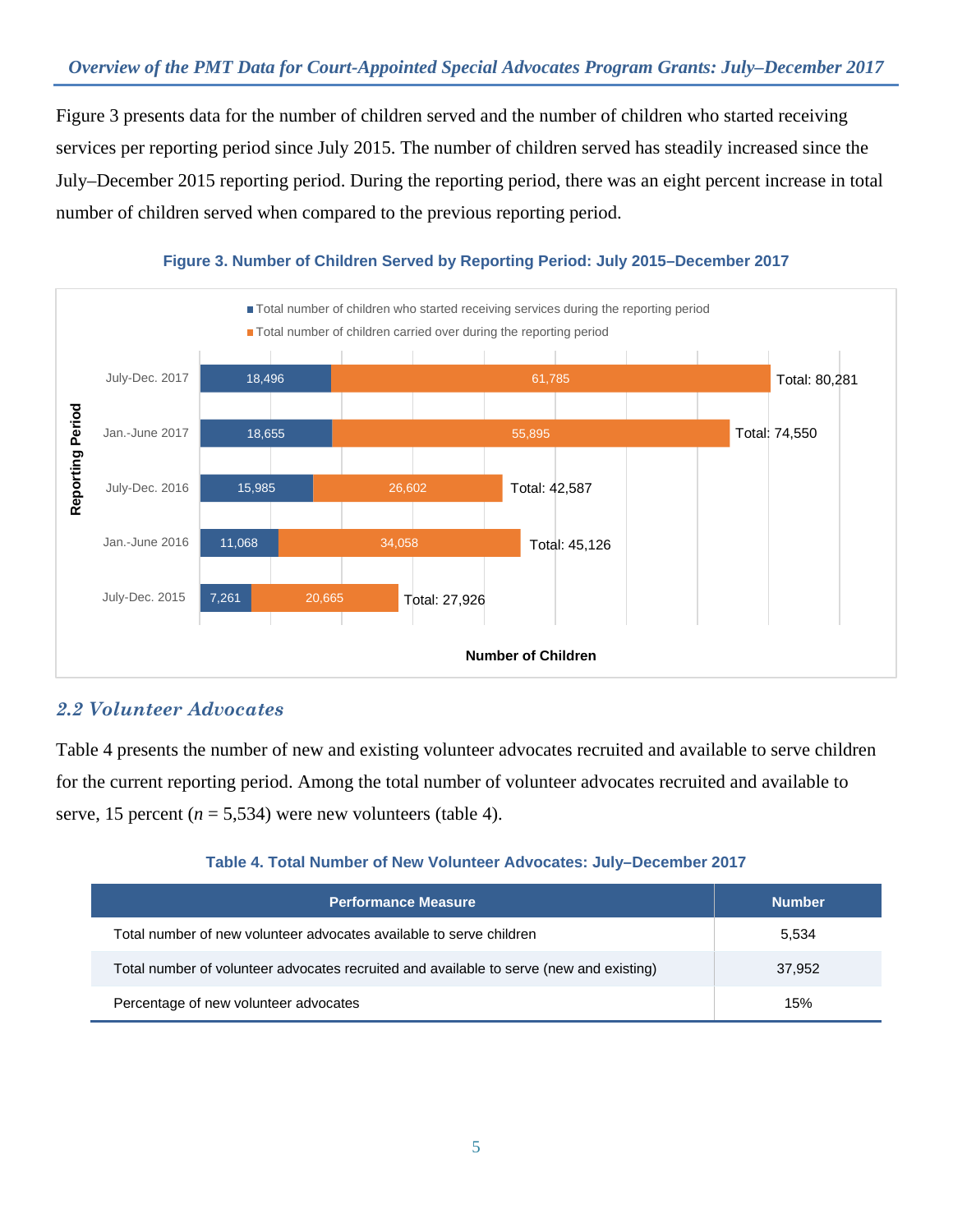## *Overview of the PMT Data for Court-Appointed Special Advocates Program Grants: July–December 2017*

Figure 4 presents data for the number of new and existing volunteer advocates since July 2015. The current reporting period had the largest number of new and existing volunteer advocates serving the CASA program (with a slight decrease in the number of new volunteer advocates since the previous reporting period).

## **Figure 4. Number of New and Existing Volunteer Advocates by Reporting Period: July 2015–December 2017**

![](_page_5_Figure_3.jpeg)

## *2.3 Local CASA Programs*

Table 5 presents data for the number of active and new CASA local programs implemented by subgrantees during the reporting period. Of the total number of active local programs (*n =* 960), 1 percent (*n =* 9) were new local CASA programs.

#### **Table 5. Number of Active and New CASA Programs: July–December 2017**

| <b>Performance Measure</b>                     | <b>Number</b> |
|------------------------------------------------|---------------|
| Total number of active local CASA programs     | 960           |
| Total number of active new local CASA programs | 9             |
| Percentage of new local CASA programs          | 1%            |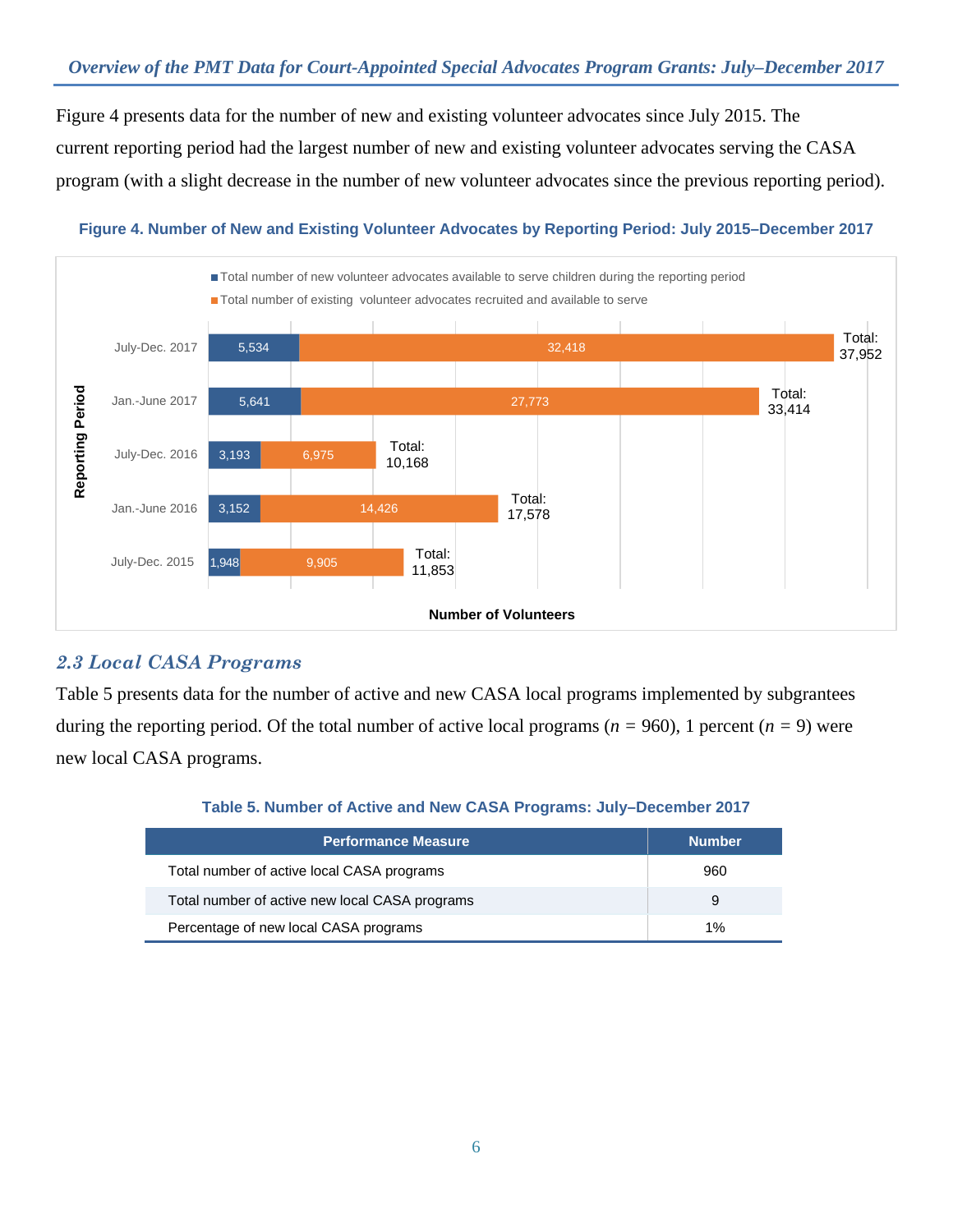Figure 5, below, shows the total number of local CASA programs active since the July–December 2015 reporting period. There was a 149 percent increase from the July-December 2015 reporting period to the next reporting period, and the number of active local CASA programs has steadily increased with the current reporting period having the largest number of active local CASA programs (*n =* 960) followed by the previous reporting period ( $n = 945$ ).

![](_page_6_Figure_2.jpeg)

![](_page_6_Figure_3.jpeg)

## *2.4 Substantiated Child Abuse or Neglect*

The CASA program also tracked short and long-term child abuse or neglect for youth served in the program.<sup>[8](#page-6-0)</sup> As shown in table 6, 80,281 youth were served during the current reporting period. All of the youth served by the CASA program reported instances of substantiated child abuse or neglect (which qualifies them for CASA services).

**Table 6. Short Term Performance Data on Substantiated Child Abuse or Neglect: July–December 2017**

| <b>Performance Measure</b>                                                                 | <b>Number of Youth</b> |
|--------------------------------------------------------------------------------------------|------------------------|
| Number of youth served                                                                     | 80,281                 |
| Number of those youth served with a current report of substantiated child abuse or neglect | 80,281                 |
| Percentage of youth with a current report of substantiated child abuse or neglect          | 100%                   |

<span id="page-6-0"></span> $\overline{a}$ 8 Short-term is defined as an unduplicated count of the number of children who were victims of substantiated or indicated child abuse and/or neglect served during the reporting period. Long-term refers to an unduplicated count of the number of youth who were victims of substantiated or indicated abuse and/or neglect who ended services 6–12 months previous to the current reporting period.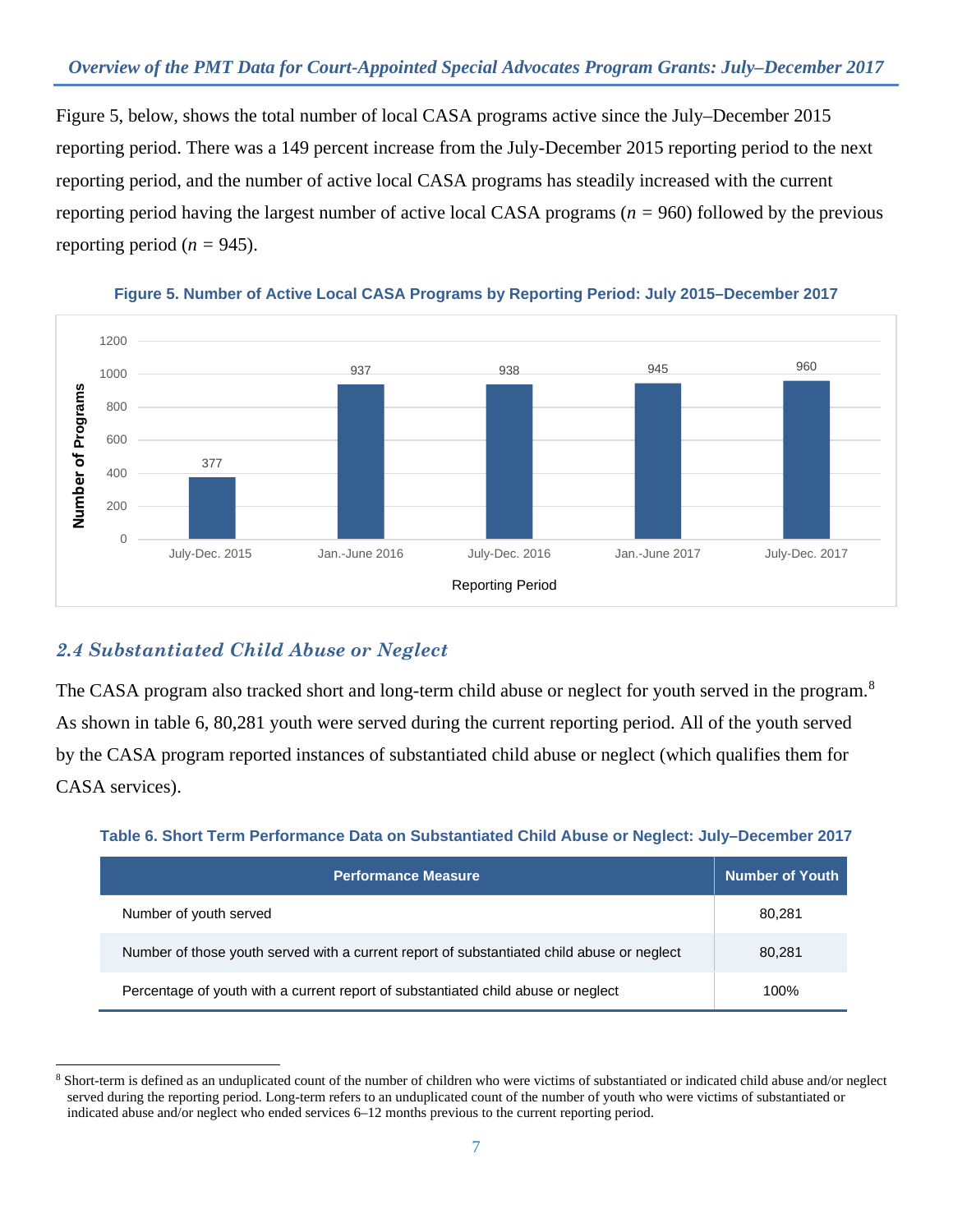Table 7 presents the number of youth tracked for child abuse or neglect over the long-term. The long-term data reflect a drastic reduction in reported child abuse or neglect reports since they are reported 6–12 months following completion of the program. Of the 18,757 youth who ended services 6–12 months before the current reporting period, just 2 percent had substantiated reports of child abuse or neglect (*n*=411), which remains consistent with the previous reporting period.<sup>[9](#page-7-0)</sup> It is worth noting that due to the nature of the programs enacted by the grantees, it is difficult to maintain contact with all youth served over long periods of time, and many grantees are unable to report on long-term measures. Therefore, the small percentage could potentially be attributed to difficulty tracking youth long-term.

**Table 7. Long-term Performance Data on Substantiated Child Abuse or Neglect: July–December 2017**

| <b>Performance Measure</b>                                                                                                                 | <b>Number of Youth</b> |
|--------------------------------------------------------------------------------------------------------------------------------------------|------------------------|
| Number of youth who ended services 6–12 months previous to the reporting period                                                            | 18.757                 |
| Number of those youth who ended services 6–12 months previous to the reporting period<br>with substantiated child abuse or neglect reports | 411                    |
| Percentage of youth with substantiated child abuse or neglect reports                                                                      | 2%                     |

## *2.5 CASA Children Who Exited CASA Programs to Reunification, Adoption, or Legal Guardianship*

Performance measures also capture the number and percent of youth who exited CASA programs and were reunited with their families, were adopted or were provided with legal guardianship. An important goal of the CASA program is to provide a path for children to find a permanent placement. Reunification is the preferred permanent placement, followed by adoption and legal guardianship. Reunification requires parental engagement in reunification services and progress in meeting case outcomes. If reunification is not possible, the program advocates for the next most permanent placement involving kinship care (strong network to support relative caregivers). Adoption is an appropriate permanency plan when the parents are unable to safely care for the child, reunification is not in the child's best interest, or when permanent legal separation from the birth family is sanctioned by the court. Relatives and non-relatives may be selected as the adoptive resource and termination of parental rights must occur. Lastly, permanent guardianships are granted to a relative or non-relative for a child who is unlikely to return home and when adoption is not in the best interest of the child. Guardianships do not sever birth parents' rights/responsibilities, and guardianships maintain bond/connections between child and family.[10](#page-7-1) As shown in Table 8, among the total number of CASA youth who left foster care during the current reporting period, 65 percent (*n =* 13,559) exited CASA programs to reunification, adoption, or legal

<span id="page-7-1"></span><span id="page-7-0"></span> $\ddot{ }$ <sup>9</sup> Reference January–June 2017 CASA Performance Report [Table 7. Long-Term Performance Data on Substantiated Child Abuse or Neglect](https://ojjdppmt.ojp.gov/help/OJJDP%20RE_DataMemo_CASA_Final_2017_508.pdf) <sup>10</sup> <https://www.gacasa.org/wp-content/uploads/2018/02/Path-to-Permanency.pdf>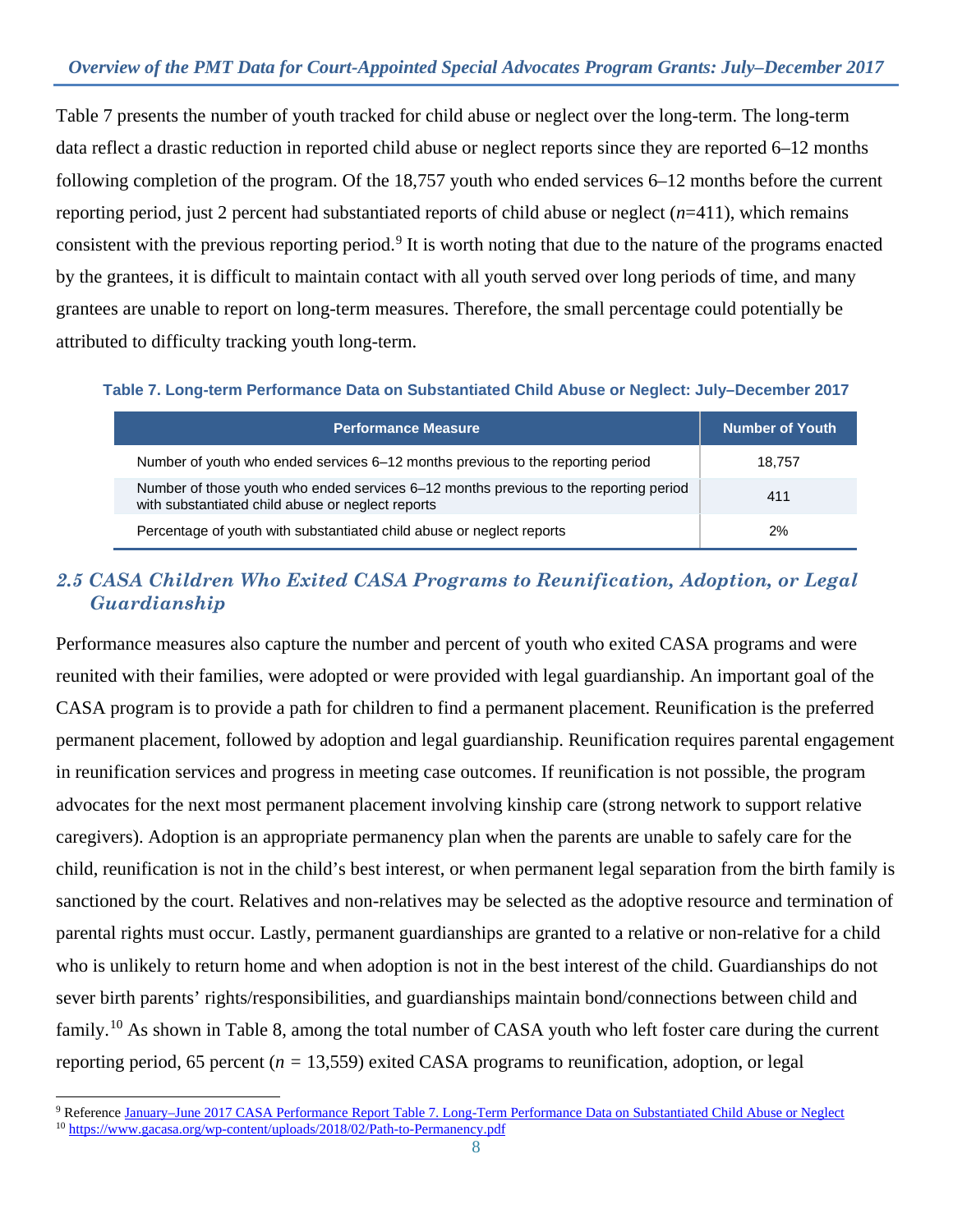guardianship. This reflects a 14 percent decrease compared to the previous reporting period.[11](#page-8-0) Note: sometimes children age out of the foster care system and exit the program before they are able to obtain a path to permanency.

**Table 8. Number of Children Who Exited CASA Programs to Reunification, Adoption, or Legal Guardianship: July–December 2017**

| <b>Performance Measure</b>                                                                                                                                     | <b>Number of Youth</b> |
|----------------------------------------------------------------------------------------------------------------------------------------------------------------|------------------------|
| Number of CASA youth, at the time of their most recent entry into foster care,<br>who left foster care                                                         | 20.737                 |
| Number of those CASA youth, at the time of their most recent entry into foster care,<br>who left foster care to reunification, adoption, or legal guardianship | 13.559                 |
| Percentage of CASA youth who left foster care to reunification, adoption, or<br>legal guardianship                                                             | 65%                    |

Additionally, over the last four reporting periods, the number of children exiting CASA programs, including youth exiting to reunification, adoption, or legal guardianship has been steadily increasing reaching a total of 13,559 children for the current reporting period (figure 6). Although the number of youth exiting the program during the current reporting period is higher than the previous reporting period, the percentage of children who exited to reunification, adoption, or legal guardianship dropped from 79 percent (during the January–June 2017 reporting period) to 65 percent (during the July–December 2017 reporting period).

![](_page_8_Figure_5.jpeg)

![](_page_8_Figure_6.jpeg)

<span id="page-8-0"></span> $\ddot{ }$ <sup>11</sup> Reference January–June 2017 CASA Performance Report [Table 8. Number of Children Who Exited CASA Programs to Reunification, Adoption,](https://ojjdppmt.ojp.gov/help/OJJDP%20RE_DataMemo_CASA_Final_2017_508.pdf)  [or Legal Guardianship](https://ojjdppmt.ojp.gov/help/OJJDP%20RE_DataMemo_CASA_Final_2017_508.pdf)